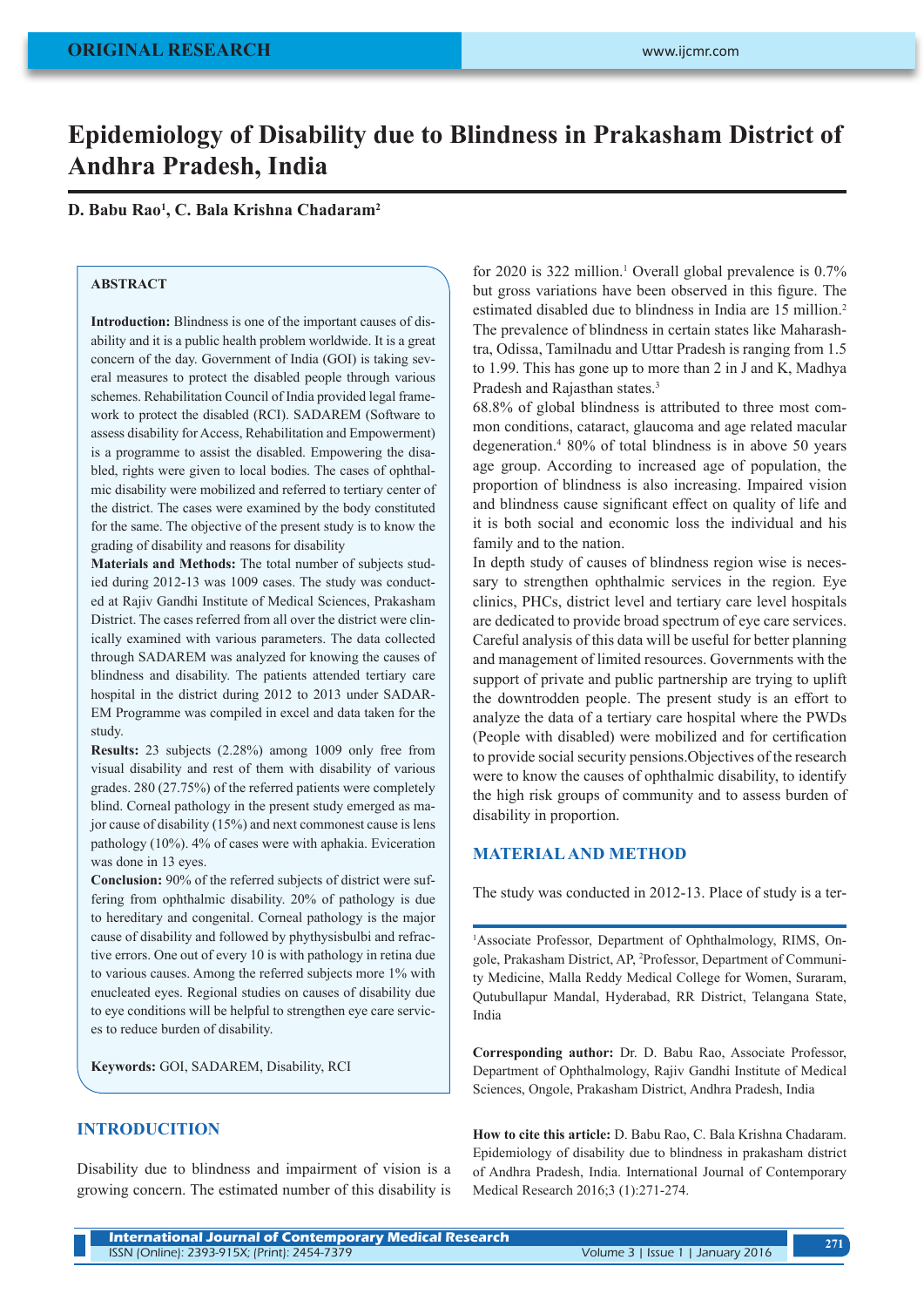tiary care hospital in Prakasham District of Andhra Pradesh. The study subjects are the PWDs (People with disability) mobilized from various parts of the district to tertiary care level hospital located at district head quarters. A sample size of 1009 was taken for the study. The referred subjects were examined under similar conditions and with standard guidelines and protocol provided the Government. SADAREM (Software to assess disability for access Rehabilitation and empowerment) was used to collect the data and for the final certification of disability. The subjects were examined by the concerned specialists appointed by the hospital authorities. The author was part of the team.

#### **RESULTS**

The total number of patients attended the hospital for certification was 1009. 61% of them were males. 24% of the attended patients were from SC and ST communities and 37% of them were from back ward community. 59% of the patients were below the age of 50 years.

71% of the attended patients were married. 69% of them were without any employment and another 25% were depending on daily wages. 80% of patents attended were illiterate. 28% of the patients are with complete blindness.

Table 1 shows distribution of study group on literacy status wise. Majority of the group under study was illiterate 821 (81.37%). 121 (11.99%) and 30 (2.97%) were literate with primary and  $10<sup>th</sup>$  standard. 19 (1.88%) studied up to intermediate. 2 of the patients studied diploma in professional course. 13 (1.29%) were having graduation. Only 2 subjects had post graduate qualification.

Table 2 shows distribution of study group as per degree of ophthalmic disability as per the guidelines of GOI. Certification was done by the concerned specialty. They were classified according to degree of disability 5 groups. 376 (37.26%) of the study group classified as disability of 40%. 280 (27.75%) of the referred subjects to the tertiary care hospital for certification were with 100% blindness as per the criteria of GOI. 112 (11.1%) were having 75% disability. Among the referred only 23 (2.28%) were with normal vision.

Table 3 shows distribution of subjects as per pathology of anatomical site of eye ball. Among the studied subjects, in both the eyes the pathological findings were studied by the specialists and classified according to anatomical site of pathology. 133 (12.19%) and 109 (10.8%) in both left and right eyes are free from pathology and normal in their findings. Corneal pathology was emerged out as a major problem in both the eyes 153 (15.16%) and 146 (14.47%) in left and right eyes. Phthisis bulbi was observed in 169 (16.75%) and 177 (17.54%) in left and rights eyes. These are the patients with soft eye, shrunken eye Opacity of lens was observed in 91 (9.02%) 106 (10.51%) in both the eyes. The prevalence of refractive errors in both the eyes was 83( 8.23%). Aphakia was observed in 36 (3.57%) and 57 (5.65%) in left and right eyes. Prevalence of Glaucoma was 14 (1.39%) and

10 (0.99%) in left and right eyes. Evicertion was done in 9 (0.89) and 4 (0.4%) in left and right eyes. 3% of studies subjects were suffering with infection.

Among the referred patients from all over the district of Prakasham, 133 and 109 of both left eye and right eye without any ophthalmic disability and their vision is normal. Corneal pathology is contributing significantly for disability. In both the eyes pathology due to cornea is around 15%. Tandon et al and Rekhi et al conducted two studies of hospital based in 2010 and 1991<sup>5</sup> got the similar type of results of 15.24% of ophthalmic disability is due to corneal pathology. The studies were conducted at New Delhi and Jaipur, India. Lenticular opacity was observed in around 10% of the cases. In the examination, phthysisbulbi is the commonest condition observed. In the present study, 8% of the patients are having refractive errors. Prevalence of glaucoma is around 1%. 4-6% of the patients had aphakia due to surgical inter-

| <b>Literacy Status</b>                                            | N <sub>0</sub> | $\frac{0}{0}$ |  |  |
|-------------------------------------------------------------------|----------------|---------------|--|--|
| Illiterate                                                        | 821            | 81.37         |  |  |
| Primary education                                                 | 121            | 11.99         |  |  |
| 10Th Standard                                                     | 30             | 2.97          |  |  |
| Intermediate                                                      | 19             | 1.88          |  |  |
| Diploma                                                           | $\overline{2}$ | 0.2           |  |  |
| Graduate                                                          | 13             | 1.29          |  |  |
| PG                                                                | $\mathfrak{D}$ | 0.2           |  |  |
| Total                                                             | 1009           | 100           |  |  |
| Chi Square=20.9; P<0.01                                           |                |               |  |  |
| APRIL 1. A. Petrolitic at an a Contribution of the company of the |                |               |  |  |

**Table-1:** Distrribution of subjects literacy statuswise

| Degree of oph. Disability                                         | No   | $\frac{0}{0}$ |  |  |
|-------------------------------------------------------------------|------|---------------|--|--|
| Zero                                                              | 23   | 2.28          |  |  |
| 20                                                                | 12   | 1.19          |  |  |
| 30                                                                | 206  | 20.42         |  |  |
| 40                                                                | 376  | 37.26         |  |  |
| 75                                                                | 112  | 11.1          |  |  |
| 100                                                               | 280  | 27.75         |  |  |
| Total                                                             | 1009 | 100           |  |  |
| Chi Square=47.9; P<0.01                                           |      |               |  |  |
| <b>Table-2:</b> Distribution of subjects degree of disabilitywise |      |               |  |  |

| <b>Morbidity</b>                                       | LT Eye | $\frac{0}{0}$ | <b>RT</b> Eye | $\frac{0}{0}$ |
|--------------------------------------------------------|--------|---------------|---------------|---------------|
| Nil pathology                                          | 133    | 12.19         | 109           | 10.8          |
| Corneal pathology                                      | 153    | 15.16         | 146           | 14.47         |
| Lens                                                   | 91     | 9.02          | 106           | 10.51         |
| Phthisis bulbi                                         | 169    | 16.75         | 177           | 17.54         |
| Glaucoma                                               | 14     | 1.39          | 10            | 0.99          |
| Retina                                                 | 4      | 0.4           | 4             | 0.4           |
| Other                                                  | 291    | 28.84         | 276           | 27.35         |
| Infections                                             | 26     | 2.58          | 32            | 3.17          |
| Refraction                                             | 83     | 8.23          | 83            | 8.23          |
| Aphakia                                                | 36     | 3.57          | 57            | 5.65          |
| Eviceration                                            | 9      | 0.89          | 4             | 0.4           |
| Total                                                  | 1009   | 100           | 1009          | 100           |
| Chi square= $28.2$ ; P<0.01                            |        |               |               |               |
| Table-3: Morbidity according to anatomical site of eye |        |               |               |               |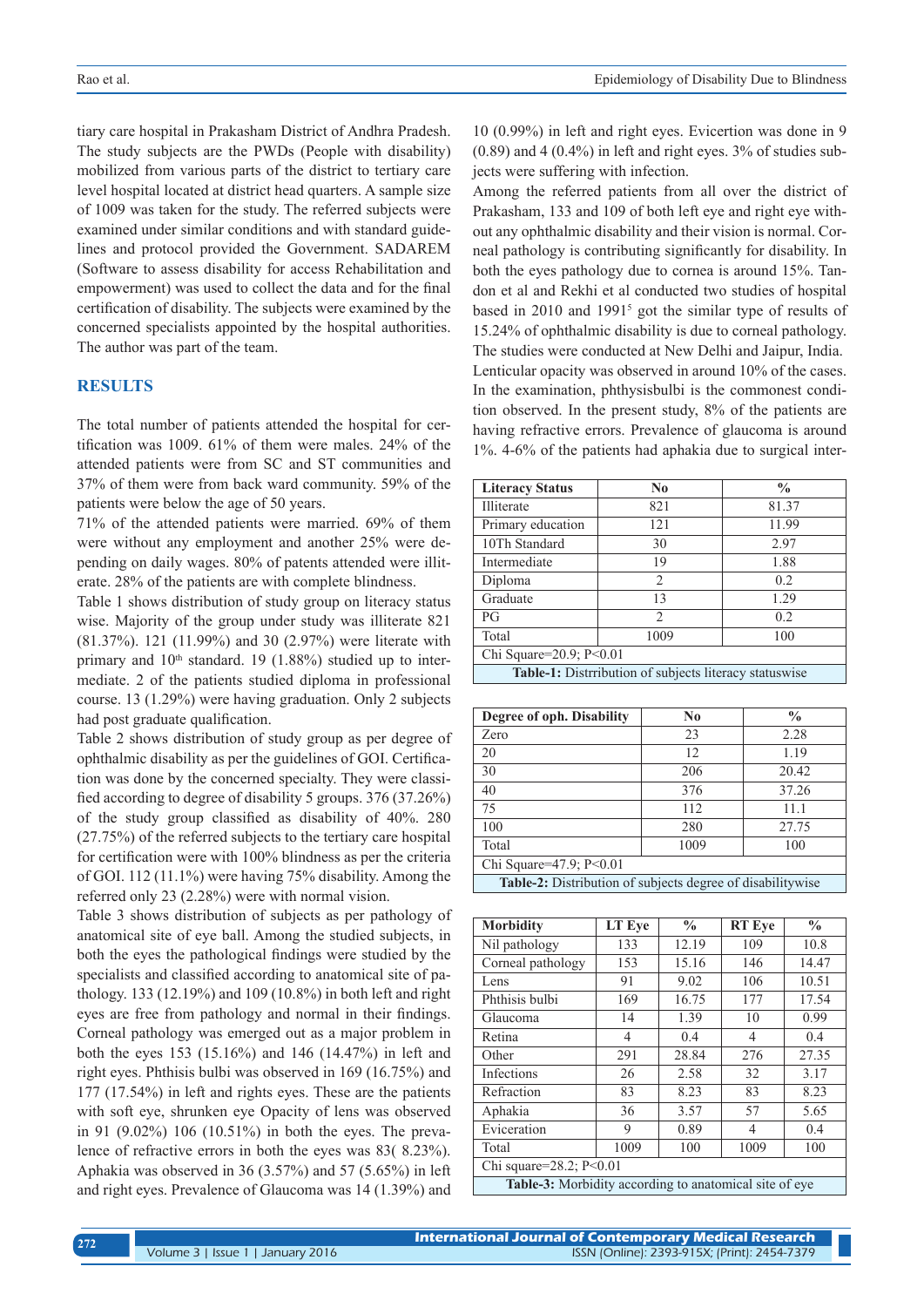vention for cataract. Eviceration was done for 9 patients due to various reasons.

Table 4 shows distribution of study group according to disability of eye. 613 (60.75%) of the males were referred for ophthalmic disability to tertiary care hospital. 396 (39.25%) of women consulted for their ophthalmic condition.

### **DISCUSSION**

The present study was conducted in Rajiv Gandhi Institute of Medical Sciences, Ongole, Prakasham District of State Andhra Pradesh during December 2012 to December 2013. During that period, 1009 subjects were taken into the study to know the ophthalmic disability of the patients referred from all over the district under SEDAREM Programme to provide benefit to the disabled persons certified by the institution according to their degree of disability.

Among the referred subjects, 61% males and 39% were females. Mostly there are from socio-economically from backward community (37%) and open category was (34%). 22% of the study group belongs to ST community and 3% each of both ST and Minority groups. In the study group, 59% under the age of 50 years and the rest of them above 50 years age. 72% of the study group was married. 27% were not married and around 1% either divorced or widow/widower. 70% of the referred were unemployed. 25% of the patients were daily wage earners. The remaining was doing petty business.

81% of the study group was illiterate. Even among the literate group, those are having primary education 12%. Rest of them were having high school and above education.

28% of the study group was with 100% blindness on examination. 11% of the study group had 75% of ophthalmic disability.

The major reasons for ophthalmic disability were in the present study, phthisis bulbi. In this condition, complete blindness with loss of structure of eye ball and shrinking of the eye ball was observed (18%). Next commonest condition was corneal blindness (14%). Opacity of the optic lens was observed in( 11%) of cases. The prevalence of glaucoma was (1%). Refractive errors were in 8% of patients. Aphakia due to various causes was observed in (6%) of cases. Eviceration of eye ball was done for (0.4%) of cases.

In the estimations done in various countries of the world by Serge Resnikoff et al<sup>5</sup>, 2004, cataract emerged as commonest cause of ophthalmic disability. Second common cause in their study was glaucoma. They observed in their study altering trend of disease burden of eye conditions in both developed and developing countries. Age related macular degeneration is the third common cause in the study done by them. In a study conducted by A. Reidy, D.C. Minassian et al<sup>6</sup> in 1998, observed 30% of the examined population of above 65 had visual impairment in the general practice  $(\leq 6/12)$ . 72% of the condition was potentially remediable. 21% of them had vision <6/60 in one or both the eyes. Prevalence of cataract was 30%. 88% of the patients were away from health

| <b>Sex</b>                                               | N <sub>0</sub> | $\frac{0}{0}$ |  |  |  |
|----------------------------------------------------------|----------------|---------------|--|--|--|
| Male                                                     | 613            | 60.75         |  |  |  |
| Female                                                   | 396            | 39.25         |  |  |  |
| Total                                                    | 1009           | 100           |  |  |  |
| $t=0.10; P>0.0$                                          |                |               |  |  |  |
| <b>Table-4:</b> Distribution of subjects disability wise |                |               |  |  |  |

services. In their study they found age related macular degeneration 8% and 3% with glaucoma.

A study conducted by Hyman L et al<sup>7</sup> observed cataract is the commonest cause and it is followed by age related macular deneration. Third and fourth causes are glaucoma and diabetic retinopathy.

The study conducted by David A et  $al<sup>8</sup>$  found common presenting symptoms of four diseases and they were age related macular degeneration, glaucoma, cataract and Diabetic retinopathy.

The study conducted by TY Wong et al<sup>9</sup> found different eye conditions in different countries. In 1994, Glaucoma and cataract were the major causes of disability due to eye condition. In Nepal cataract was the main cause. In China, the major causes were cataract and refractive errors. In the same study, a study conducted in Andhra Pradesh to know the prevalence of refractive errors found the prevalence of myopia 19.4%, hyperopia 9.8% and astigmatism 12.9%. Prevalence of glaucoma (POAG) 1.6% and ( PACG) 1.1%. Prevalence of retinopathy studied in Andhra Pradesh in 1999 was 22.4% through clinical examination. In Palakka it was in 2002 26.2%. In the study conducted by Aravind Eye Hospital in 2004 found 10.5%. Through photography, the prevalence of retinopathy in Chennai urban and rural Epidemiological study found 5.1%. In all the above studies, several variations have been observed both geographically and socio-economic development of the regions. Periodic evaluation, continuous monitoring, population and hospital based studies give valuable information to strengthen ophthalmic eye services.

## **CONCLUSION**

90% of the referred subjects of district were suffering from ophthalmic disability. 20% of pathology is due to hereditary and congenital. Corneal pathology is the major cause of disability and followed by phythysisbulbi and refractive errors. One out of every 10 is with pathology in retina due to various causes. Among the referred subjects more 1% with enucleated eyes. Data from various levels through proper analysis will be helpful to establish treatment centers and timely guidance to needy to avoid or minimize disability due to eye conditions in the community.

#### **REFERENCES**

1. Thylefors et al, Blineness, Vitamin A deficiency and Trachoma, Bulletin of World Health Orgnization 1995:73:115-121.